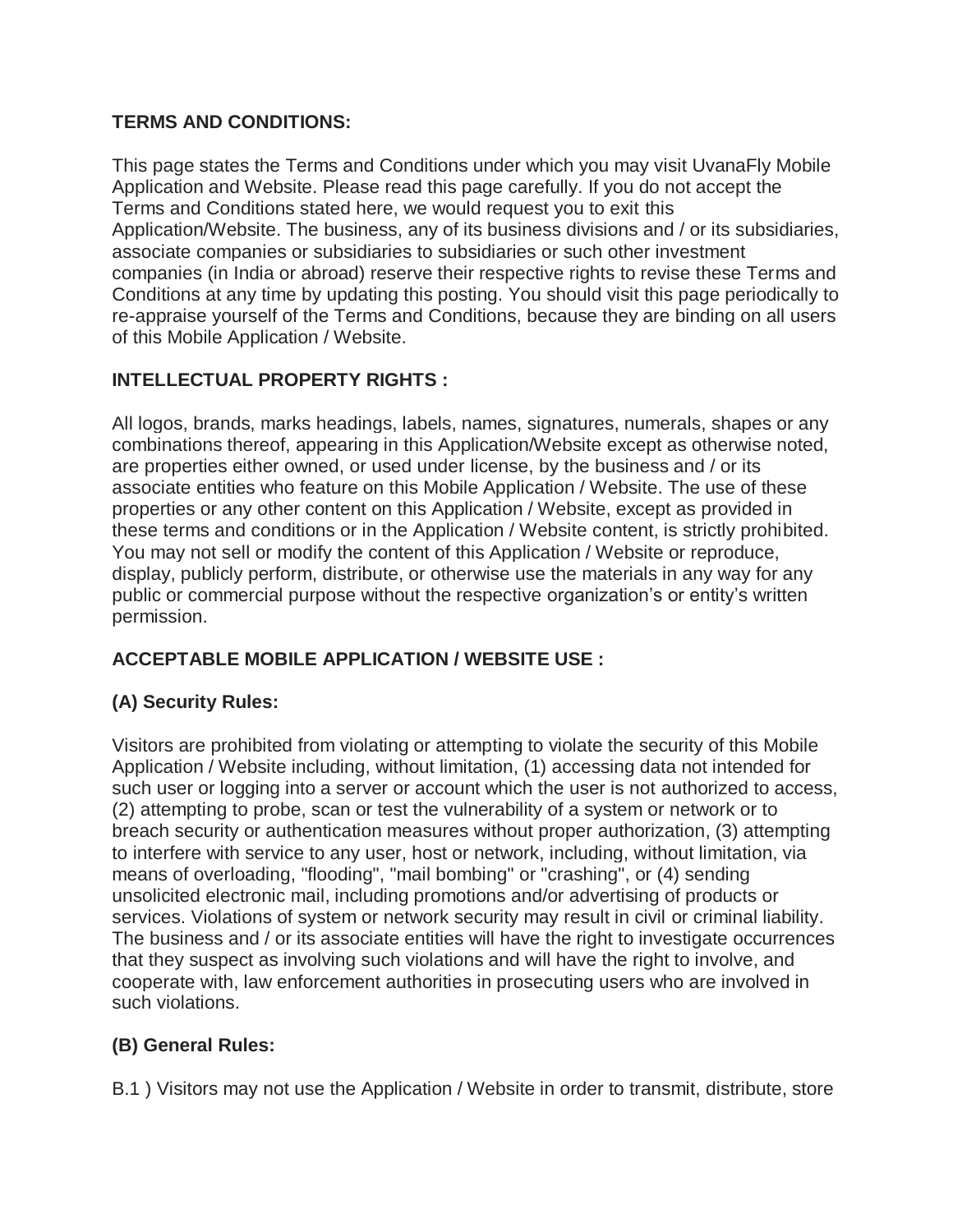or destroy material (a) that could constitute or encourage conduct that would be considered a criminal offence or violate any applicable law or regulation, (b) in a manner that will infringe the copyright, trademark, trade secret or other intellectual property rights of others or violate the privacy or publicity of other personal rights of others, or (c) that is libelous, defamatory, pornographic, profane, obscene, threatening, abusive or hateful.

# **TERMS OF THE AIRLINES**

The aircraft tickets accessible through the Website are dependent upon the terms and states of the concerned carrier, including yet not restricted to abrogation and discount approaches.

Uvanafly only goes about as a facilitator to empower the User to book a flight ticket. The agreement of administration for use of the flight is consistently between the User and the concerned aircraft.

Aircrafts hold the privilege to reschedule flight times, course, change or drop flights or agendas free of and without earlier hint to Uvanafly. As a facilitator Uvanafly has no control or authority over the coordination of the carriers and in this way isn't at risk for any misfortune, immediate or accidental, that a User may cause because of such change or wiping out of a flight.

Various tickets on a similar aircraft may convey various limitations or incorporate various administrations and cost.

The things stipend on given passage is according to the terms chose by the carrier, and Uvanafly has no task to carry out in the equivalent. A portion of the charges appeared in the booking stream are "hand things admissions" which don't entitle the User with the expectation of complimentary check in stuff and in this way the User will be required to pay independently for check in things. The costs for adding registration stuff to a booking may shift from carrier to aircraft. The User is encouraged to contact the carriers for nitty gritty expenses.

# **CODE SHARE**:

A few aircrafts go into "code share" concurrences with different Airlines. This implies on specific courses, the carrier transporter selling or promoting the flight ticker doesn't fly its own air ship to that goal. Rather, it agreements or accomplices with another carrier to travel to that goal. The accomplice carrier is recorded as "worked by" in the booking stream.

In the event that your flight is a code share, it will be revealed to you in the booking procedure and preceding installment.

Uvanafly will reveal any such code-share courses of action to the User, just when the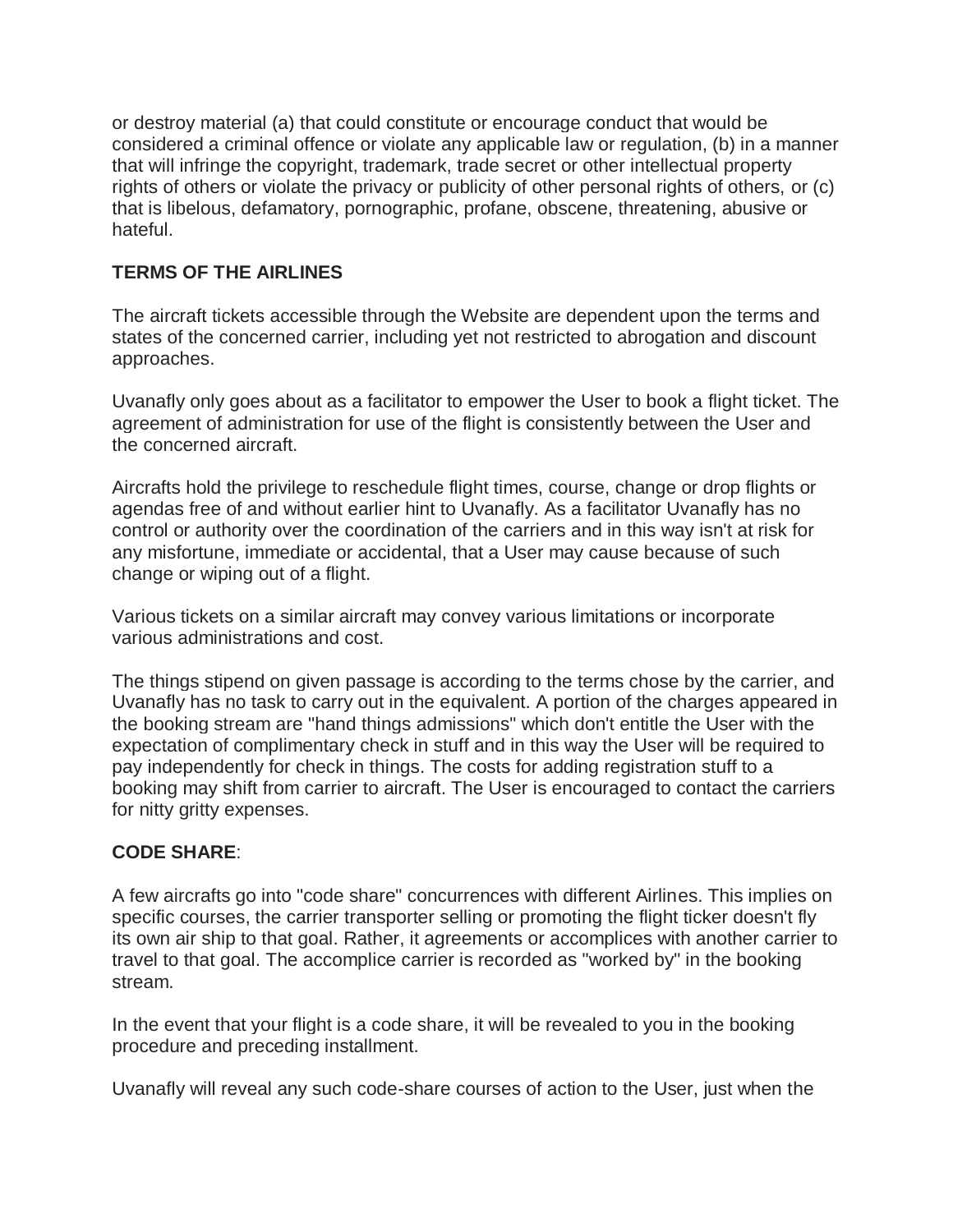ticketing aircraft unveils it to Uvanafly in any case.

#### **Estimating:**

The absolute value showed on the Website on the installment page normally incorporates base charge, relevant government duties and accommodation expense. Clients are required to pay the whole sum preceding the affirmation of their booking(s). In the occasion the User doesn't pay the whole sum, Uvanafly maintains its authority to drop the booking. Client consents to make good on all statutory charges, additional charges and expenses, as material on the date of movement.

To benefit newborn child charges, the age of the youngster must be under two years all through the whole agenda. This incorporates both forward and return ventures. On the off chance that the baby is two years or above on the arrival venture, User will be required to make a different booking utilizing a kid charge. Any babies or youngsters must be joined by a grown-up according to the provisions of the carriers.

#### **TRAVEL DOCUMENTS**:

It will be the sole duty of the User to guarantee they are in control of legitimate travel reports, for example, character evidence, identification, visa (counting travel visa) and so forth to embrace the movement. Client concurs that if there should be an occurrence of failure to go for not conveying substantial travel records, Uvanafly will not the slightest bit be held at risk.

Client comprehends that the data (assuming any) gave by Uvanafly with respect to the movement reports is just warning in nature and can't be viewed as definitive. The User will guarantee checking the prerequisites of movement with the particular carriers of the separate wards the User may travel through or decide to visit.

#### **Registration TERMS:**

Client should check with the aircrafts legitimately in regards to the registration timings. As a rule, registration starts 2 hours before takeoff for residential flights, and 3 hours before flight for global flights.

Client should convey legitimate ID proofs, visa, age proofs as might be required to demonstrate the character, nationality and age of the travelers going on a ticket, including babies.

#### **Utilization OF FLIGHT SEGMENTS:**

In the occasion User doesn't set out on the ahead voyage, the whole PNR relating to that booking will be consequently dropped by the carrier. In such a situation Uvanafly has no control in the said procedure nor will be committed to give exchange appointments to the User. The scratch-off punishment in such an occasion will be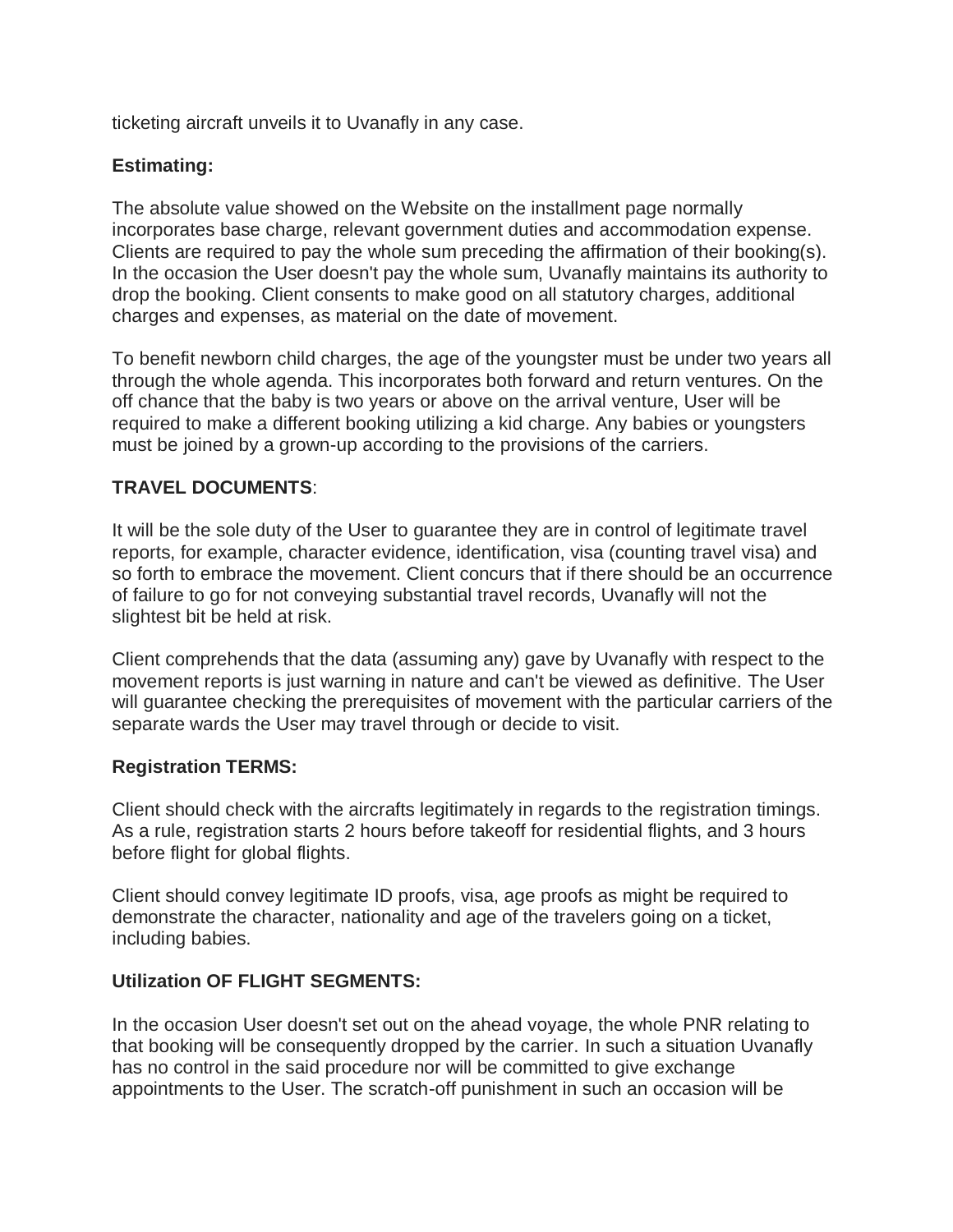according to the relevant aircraft rules.

#### **CHANGES TO EXISTING BOOKING**:

Any progressions that are made to any current booking will be dependent upon specific charges demanded by the separate aircraft, aside from the administration expense charged by Uvanafly.

The User will be committed to pay material charges in case of any adjustment or alteration to a current booking. Be that as it may, contingent upon the carrier's approach and passage class, charges for changes or adjustments to existing appointments may fluctuate.

#### **Discount:**

Discounts will be handled according to the carrier toll rules and scratch-off arrangement. Such discounts will be liable to Uvanafly accepting the equivalent from the carriers. Be that as it may, the accommodation charge paid to Uvanafly paid at the hour of booking is a non-refundable expense.

All retractions made legitimately with the aircraft should be suggested to Uvanafly, so as to start the procedure of discount. The preparing time for discounts may fluctuate contingent upon the method of installment, bank and so forth. The discount will be prepared in the wake of deducting the Uvanafly administration charge which is free of the comfort expense as referenced previously.

The discount will be credited to a similar record from which the installment was made. For instance, if the User utilized a MasterCard, Uvanafly will make a proper charge inversion to a similar MasterCard; like-wise if the User utilized a plastic, Uvanafly will credit the cash to a similar check card.

In case of crossing out and discount of in part used tickets, forthright markdown and promotion code rebate profited at the hour of booking would be deducted from the discount sum.

#### **MISSED FLIGHT CLAIM GUIDELINES:**

#### **A) Maximum claim amount –**

A.1) One way - Upto 80% of the aggregate sum paid to the airlines for flight booking in the event that you miss only one way flight.

A.2) Round trip - Upto 60% of the aggregate sum paid to the airlines for flight booking in the event that you miss the flight both ways.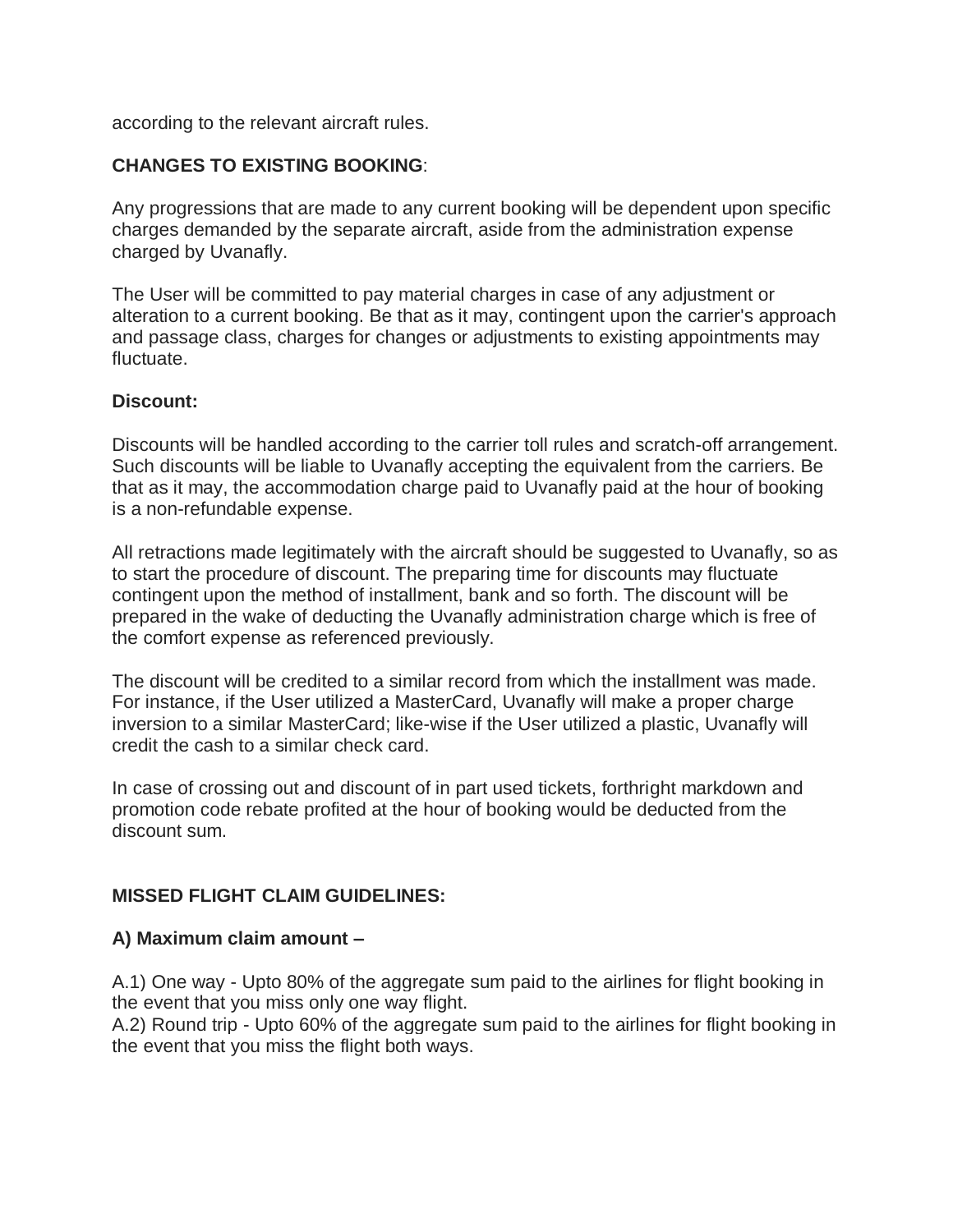\*Note - In the event that you miss just one way trip when you have opted for a round trip through UvanaFly, at that point you will be qualified to get upto 80% of the aggregate sum paid to the airlines for flight booking just for the flight you have missed.

A.3) Multi city - 40% of the aggregate sum paid to the airlines for flight booking in the event that you miss more than 1 flight.

# *B) Airport taxes and charges –*

B.1) UvanaFly will assist you to get the airplane taxes and charges refunded. On the off chance that because of any reason, if you are denied to get the charges and taxes back from the airlines, UvanaFly isn't to be considered responsible.

B.2) The total claim amount includes airport taxes and charges.

B.3) Airport tax may vary airlines to airlines and that customers can only claim the amount in the event of missing their flight.

C) In the event that the flight is Cancelled, Rescheduled or Delayed, at that point you've to contact the airlines directly for any information. UvanaFly Claim isn't applicable in such cases as we only provide claim if you've missed your flight.

D) The amount can only be claimed within 30 days from the time you've missed your flight.

E) The claim will be paid in two parts. The initial part will be paid by UvanaFly in 3-5 business working days. The second part that is airport taxes will be paid by the airlines (Refer to point B) which may take upto 15 business working days.

F) In the event that the client cancels or reschedules their flight, the application sum paid to UvanaFly won't get refunded. Also, that, the individual needs to pay the application sum again to secure their rescheduled flight.

G) When booking Return / Multicity flights, there should be a difference of more than 2 days in Domestic flights and more than 5 days in International flights. Only then, the claim for both or more flights will be given or else only one way claim will be refunded.

(H) UvanaFly is only responsible for One way claim amount if the above mentioned ( Point G ) condition arises.

(I) The claim will be sent to the original payment method from which the customer paid the application money. However, in case the customer has paid from any recognized wallet and they need the claim in the bank account, they will have to contact UvanaFly customer support.

(J) If the customer intentionally plans to miss their flight, UvanaFly is not entitled for any claim in such cases. Therefore it is necessary to apply with UvanaFly at least 7 days before the travel date if the trip is booked before 15 or days or more of the travel date.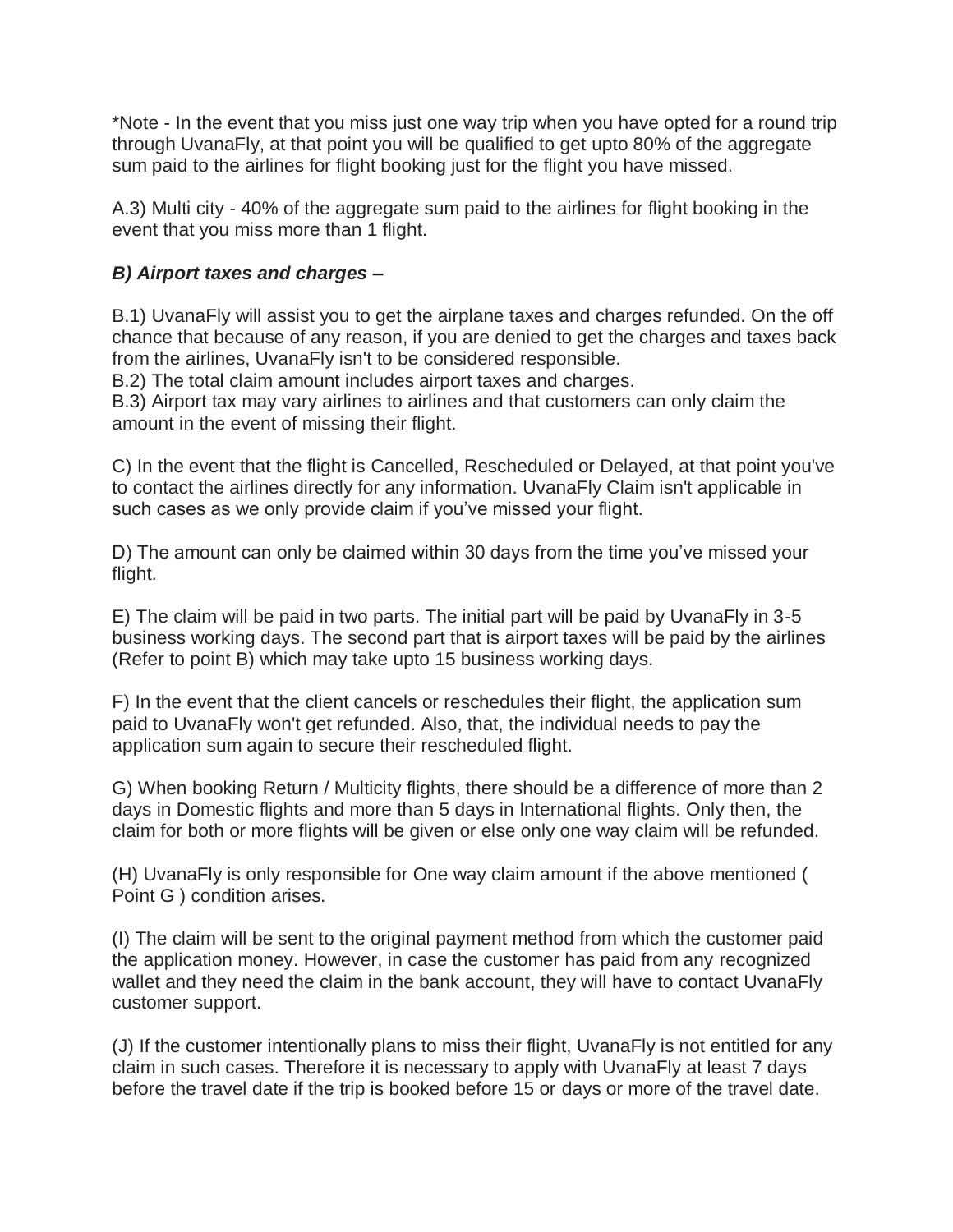(K) If any of the information is found incorrect, misleading or fraud whether at the time of Application or at the time of Claim, UvanaFly is not entitled for any claim in such cases. UvanaFly also reserves the right to terminate that account immediately without any notice.

# **REFUND AND CANCELLATION POLICY:**

UvanaFly does not allow cancellations or refunds once the service fee is paid. All the orders are final and can not be changed after submission.

In the event that the user reschedules their flight, the application sum paid to uvanafly would not get refunded. Also, the user has to pay the application sum again to secure their rescheduled flight.

#### **INDEMNITY :**

The User unilaterally agree to indemnify and hold harmless, without objection, the Company, its officers, directors, employees and agents front and against any claims, actions and/or demands and/or liabilities and/or losses and/or damages whatsoever arising from or resulting from their use of "UvanaFly Mobile Application / Website " or their breach of the terms .

# **LIABILITY :**

User agrees that neither UvanaFly nor its group companies, directors, officers or employee shall be liable for any direct or/and indirect or/and incidental or/and special or/and consequential or/and exemplary damages, resulting from the use or/and the inability to use the service or/and for cost of procurement of substitute goods or/and services or resulting from any goods or/and data or/and information or/and services purchased or/and obtained or/and messages received or/and transactions entered into through or/and from the service or/and resulting from unauthorized access to or/and alteration of user's transmissions or/and data or/and arising from any other matter relating to the service, including but not limited to, damages for loss of profits or/and use or/and data or other intangible, even if UvanaFly has been advised of the possibility of such damages.

User further agrees that UvanaFly shall not be liable for any damages arising from interruption, suspension or termination of service, including but not limited to direct or/and indirect or/and incidental or/and special consequential or/and exemplary damages, whether such interruption or/and suspension or/and termination was justified or not, negligent or intentional, inadvertent or advertent. Sale or transfer of the service is not permitted and UvanaFly will not be held liable for any claim in such cases. User agrees that Uvanafly is not liable for any claim if the user provides inaccurate information at the time of application or at the time of claim, due to which we are not able to fetch flight details or any other related detail.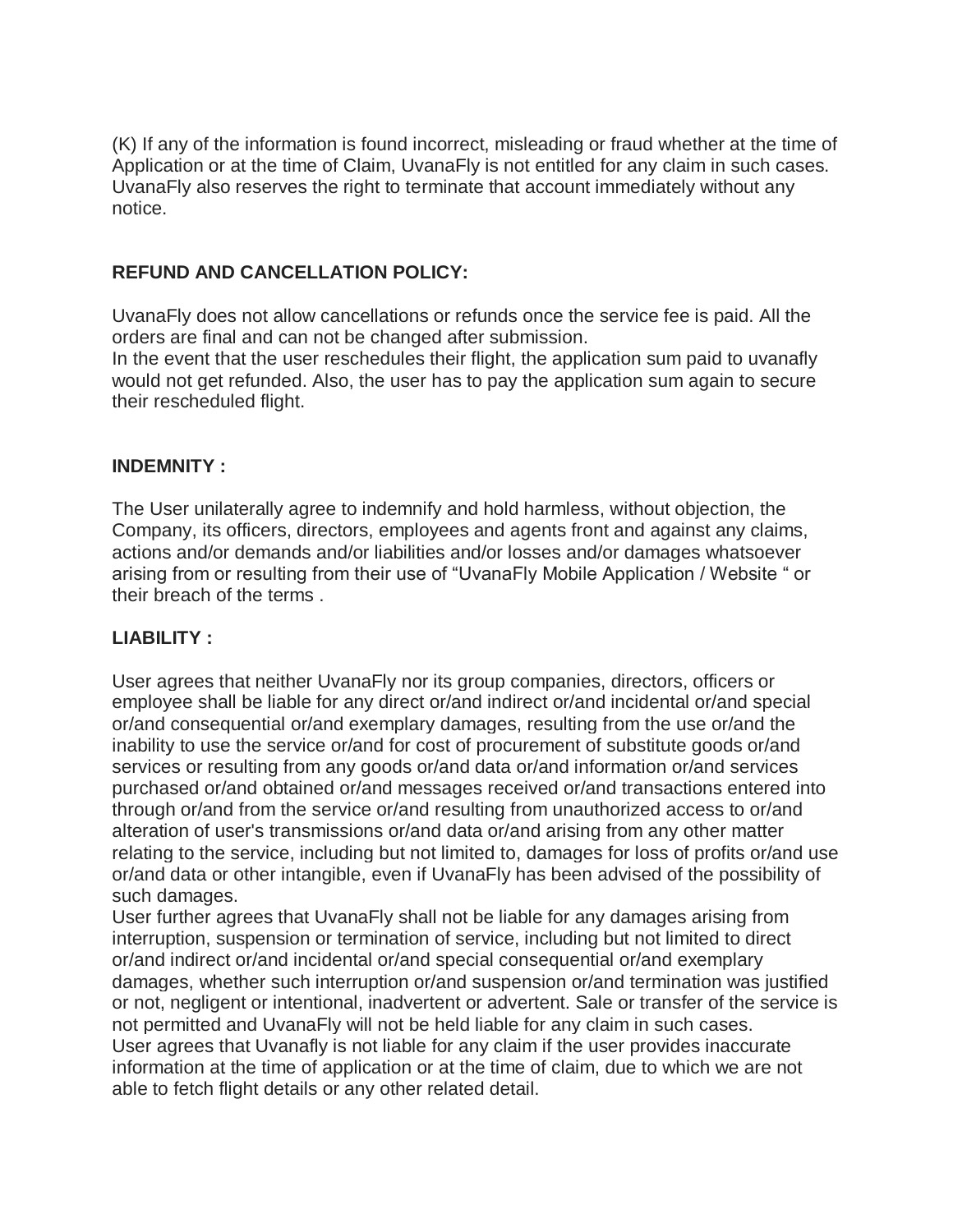User agrees that UvanaFly shall not be responsible or liable to user, or anyone, for the statements or conduct of any third party of the service. In sum, in no event shall UvanaFly's total liability to the User for all damages or/and losses or/and causes of action exceed the amount paid by the User to Company, if any, that is related to the cause of action.

# **DISCLAIMER OF CONSEQUENTIAL DAMAGES :**

In no event shall Company or any parties, organizations or entities associated with the corporate brand name us or otherwise, mentioned at UvanaFly Mobile Application / Website be liable for any damages whatsoever (including, without limitations, incidental and consequential damages, lost profits, or damage to computer hardware or loss of data information or business interruption) resulting from the use or inability to use the Application / Website and the application / website material, whether based on warranty, contract, tort, or any other legal theory, and whether or nothing, such organization or entities were advised of the possibility of such damages.

# **2. HOTELS**

# **ROLE OF UVANAFLY AND LIMITATION OF LIABILITY OF UVANAFLY**

- Uvanafly acts as a facilitator and merely provides an online platform to the User to select and book a particular hotel. Hotels in this context include all categories of accommodations such as hotels, home-stays, bed and breakfast stays, farm-houses and any other alternate accommodations.
- All the information pertaining to the hotel including the category of the hotel, images, room type, amenities and facilities available at the hotel are as per the information provided by the hotel to uvanafly. This information is for reference only. Any discrepancy that may exist between the website pictures and actual settings of the hotel shall be raised by the User with the hotel directly, and shall be resolved between the User and hotel. Uvanafly will have no responsibility in that process of resolution, and shall not take any liability for such discrepancies.

# **INFORMATION FROM THE HOTEL AND THE TERMS OF THE HOTEL**

 The hotel booking voucher which uvanafly issues to a User is solely based on the information provided or updated by the hotel regarding the inventory availability. In no circumstances can uvanafly be held liable for failure on part of a hotel to accommodate the User with a confirmed booking, the standard of service or any insufficiency in the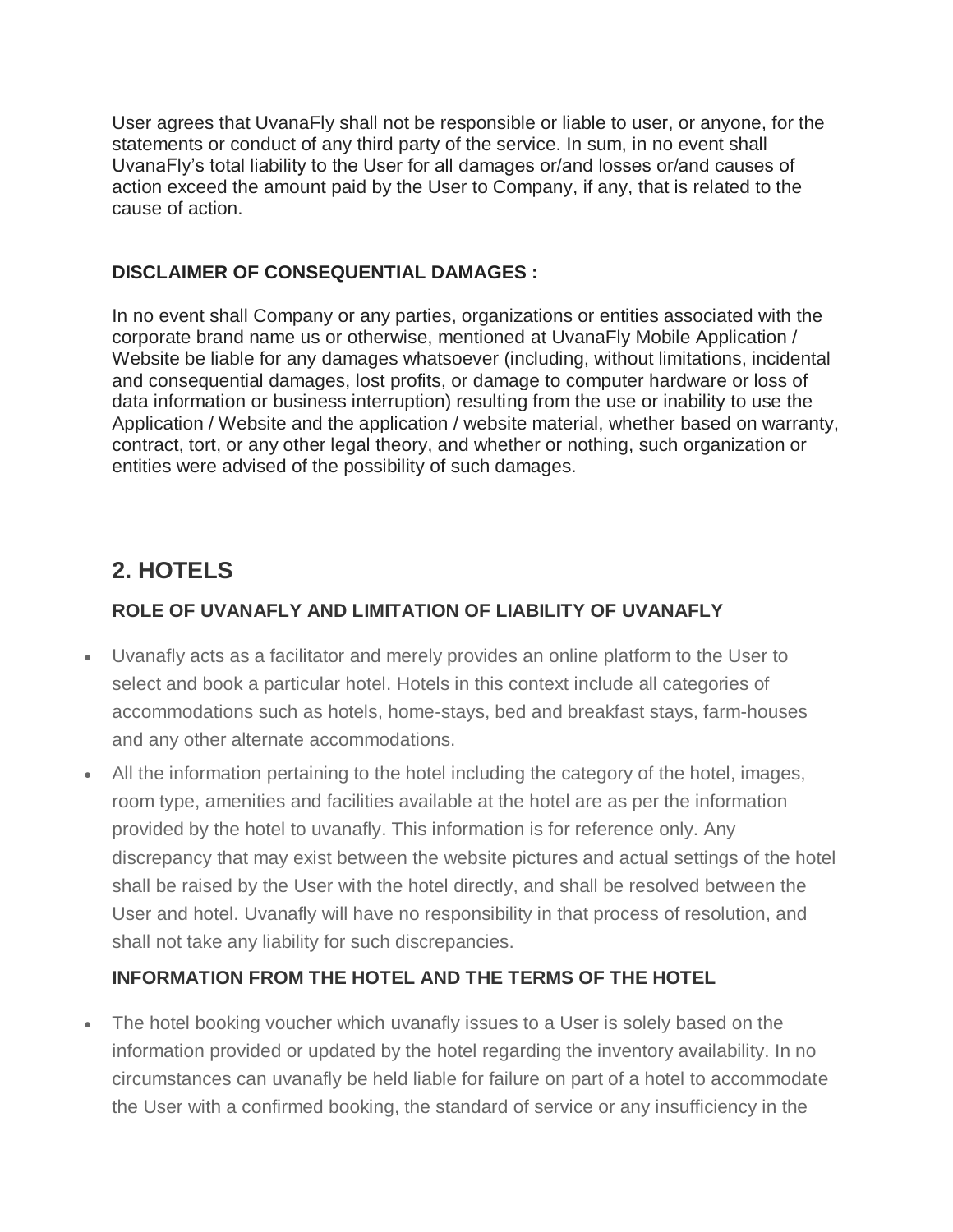services, or any other service related issues at the hotel. The liability of uvanafly in case of denial of check-in by a hotel for any reason what-so-ever including over-booking, system or technical errors, or unavailability of rooms etc., will be limited to either providing a similar alternate accommodation at the discretion of uvanafly (subject to availability at that time), or refunding the booking amount (to the extent paid) to the User. Any other service related issues should be directly resolved by the User with the hotel.

 Hotels reserves the sole right of admission and uvanafly has no say whatsoever in admission or denial for admission by the hotel. Unmarried or unrelated couples may not be allowed to check-in by some hotels as per their policies. Similarly, accommodation may be denied to guests posing as a couple if suitable proof of identification is not presented at the time check-in. Some hotels may also not allow local residents to check-in as guests. Uvanafly will not be responsible for any check-in denied by the hotel due to the aforesaid reasons or any other reason not under the control of uvanafly. No refund would be applicable in case the hotel denies check-in under such circumstances.

# **RESPONSIBILITIES OF THE USER**

- The User would be liable to make good any damage(s) caused by any act of him/ her/ or their accompanying guests (willful/negligent) to the property of the hotel in any manner whatsoever. The extent and the amount of the damage so caused would be determined by the concerned hotel. Uvanafly would not, in any way, intervene in the same.
- The primary guest must be at least 18 years old to be able to check into the hotel.
- The User has to be in possession of a valid identity proof and address proof, at the time of check-in. The hotel shall be within its rights to deny check-in to a User if a valid identity proof is not presented at the time of check-in.
- Check-in time, check-out time, and any changes in those timings, will be as per hotel policy & terms. Early check-in or late check-out request is subject to availability and the hotel may charge an additional fee for providing such services.

# **ADDITIONAL CHARGES BY THE HOTEL**

• The booking amount paid by the User is only for stay at the hotel. Some bookings may include breakfast and/ or meals as confirmed at the time of booking. Any other services utilized by the User at the hotel, including laundry, room service, internet, telephone, extra food, drinks, beverages etc. shall be paid by the User directly to the hotel.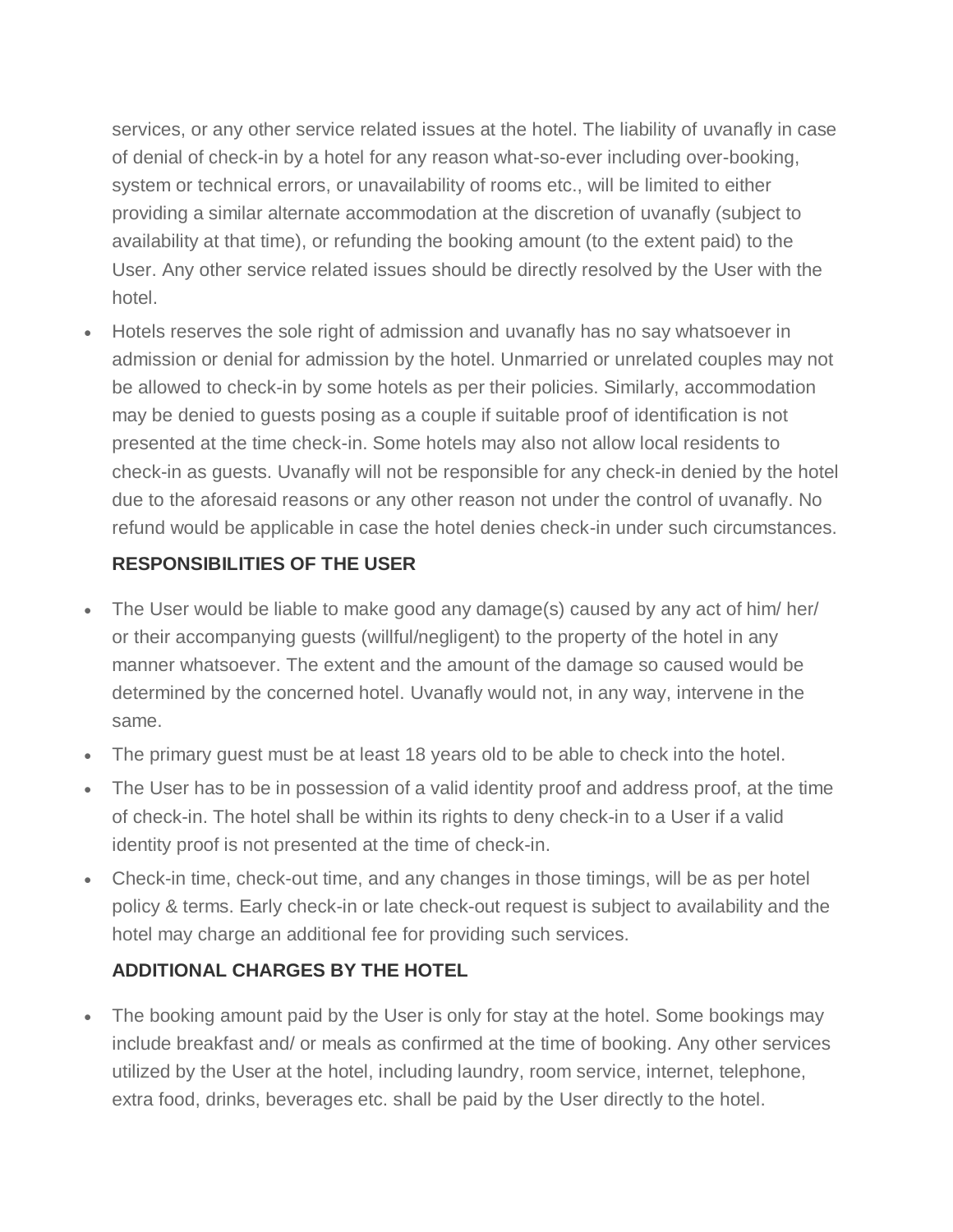• 2.4.2. Hotels may charge a mandatory meal surcharge on festive periods like Christmas, New Year's Eve or other festivals as decided by the hotel. All additional charges (including mandatory meal surcharges) need to be cleared directly at the hotel. Uvanafly will have no control over waiving the same.

# **PAYMENT FOR BOOKINGS AND ANY ADDITIONAL PAYMENTS**

- Booking of a hotel can either be "Prepaid", or "Pay at hotel" as per the options made available by a hotel on the Website of uvanafly.
- In "Prepaid" model, the total booking amount is paid by the User at the time of booking itself. Such total booking amount includes the hotel reservation rate, taxes, service fees as may be charged on behalf of the actual service provider, and any additional booking fee or convenience fee charged by uvanafly.
- At the hotel's or uvanafly's sole discretion on case to case basis, the User may also be provided with an option to make a part payment to uvanafly at the time of confirmation of a booking. The balance booking amount shall be paid as per the terms of the bookings. For security purposes, the User must provide uvanafly with correct credit or debit card details. Uvanafly may cancel the booking at its sole discretion in case such bank or credit card details as provided by the User are found incorrect.
- Some banks and card issuing companies charge their account holders a transaction fee when the card issuer and the merchant location (as defined by the card brand, e.g. Visa, MasterCard, American Express) are in different countries. If a User has any questions about the fees or any exchange rate applied, they may contact their bank or the card issuing company through which payment was made.
- Some accommodation suppliers may require User and/or the other persons, on behalf of whom the booking is made, to present a credit card or cash deposit upon check-in to cover additional expenses that may be incurred during their stay. Such deposit is unrelated to any payment received by uvanafly and solely at the behest of the Hotel.
- In "Pay at hotel" model, the concerned hotel will collect the entire payment against the booking at the time of check-in. In case of international bookings, the payment will be charged in local currency or in any other currency, as decided by the hotel. For security purposes, the User must provide uvanafly with correct credit or debit card details. Uvanafly may cancel the booking at its sole discretion in case such bank or credit card details as provided by the User are found incorrect.

# **PAYMENT FOR BOOKINGS AND ANY ADDITIONAL PAYMENTS**